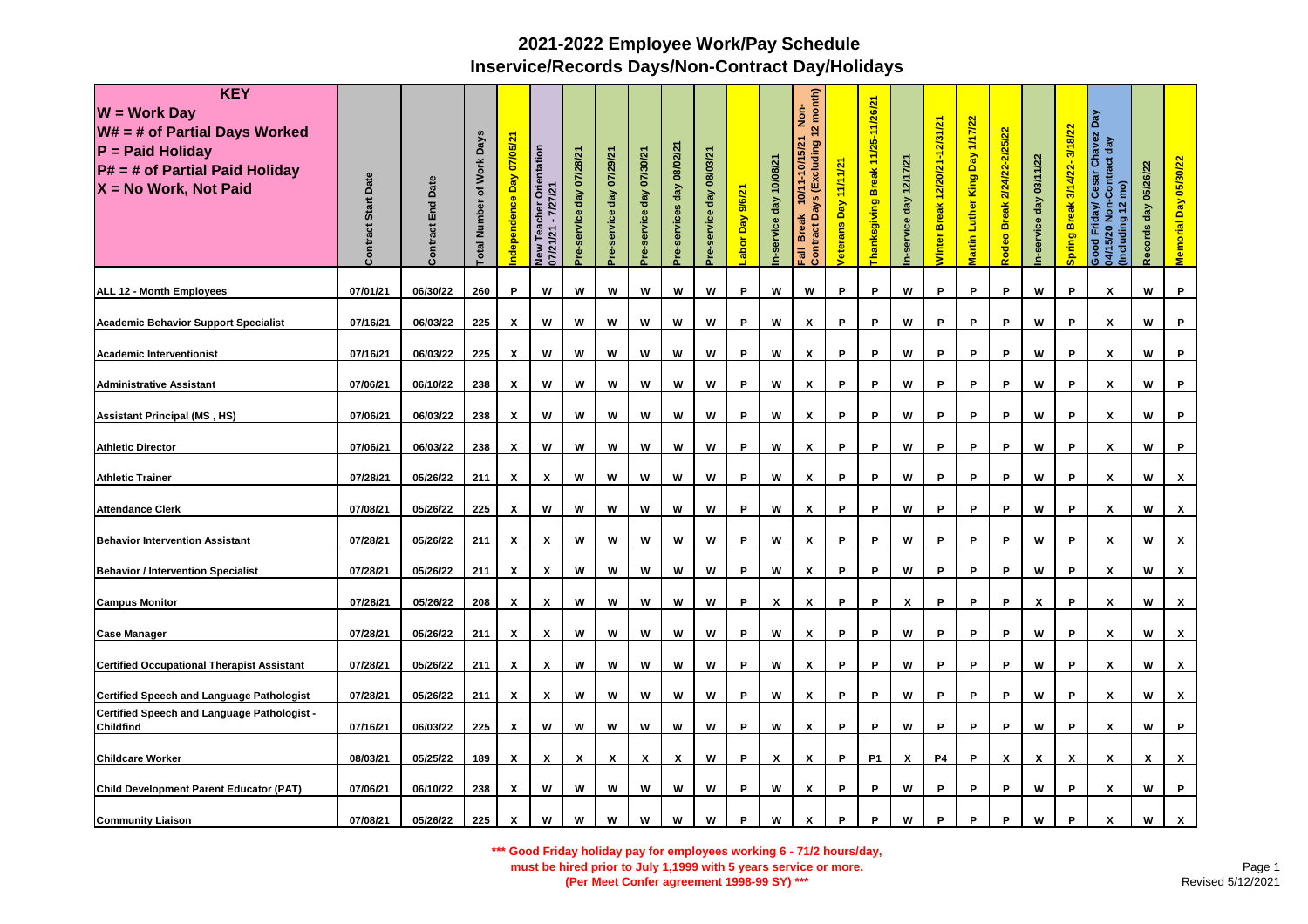| <b>KEY</b><br>$W = Work Day$<br>$W# = #$ of Partial Days Worked<br>$P =$ Paid Holiday<br>$P# = #$ of Partial Paid Holiday<br>X = No Work, Not Paid | Date<br>Start<br>Contract | <b>Contract End Date</b> | otal Number of Work Days | 07/05/21<br>ndependence Day | Orientation<br>7/27/21<br>Teacher<br>07/21/21<br>New | Pre-service day 07/28/21 | Pre-service day 07/29/21 | Pre-service day 07/30/21 | Pre-services day 08/02/21 | 08/03/21<br>day<br>service | abor Day 9/6/21. | day 10/08/21<br>n-service | (Excluding 12 month)<br><u>ş</u><br>10/11-10/15/21<br><b>Days</b><br><b>Break</b><br>Contract<br><b>Fail</b> | 11/11/21<br><b>/eterans Day</b> | Break 11/25-11/26/21<br><b>hanksgiving</b> | n-service day 12/17/21 | Winter Break 12/20/21-12/31/21 | King Day 1/17/22<br><b>Martin Luther</b> | <b>Break 2/24/22-2/25/22</b><br>Rodeo | n-service day 03/11/22 | Spring Break 3/14/22-3/18/22 | Cesar Chavez Day<br>-Contract day<br>(ou<br>Good Friday/ C<br>04/15/20 Non-0<br>Including 12 | 05/26/22<br>Records day | Memorial Day 05/30/22 |
|----------------------------------------------------------------------------------------------------------------------------------------------------|---------------------------|--------------------------|--------------------------|-----------------------------|------------------------------------------------------|--------------------------|--------------------------|--------------------------|---------------------------|----------------------------|------------------|---------------------------|--------------------------------------------------------------------------------------------------------------|---------------------------------|--------------------------------------------|------------------------|--------------------------------|------------------------------------------|---------------------------------------|------------------------|------------------------------|----------------------------------------------------------------------------------------------|-------------------------|-----------------------|
| <b>Counselor</b>                                                                                                                                   | 07/28/21                  | 05/26/22                 | 211                      | X                           | X                                                    | W                        | W                        | W                        | W                         | W                          | P                | W                         | X                                                                                                            | P                               | P                                          | W                      | P                              | P                                        | P                                     | w                      | P                            | X                                                                                            | W                       | x                     |
| <b>Crossing Guard</b>                                                                                                                              | 08/03/21                  | 05/25/22                 | 189                      | х                           | X                                                    | X                        | X                        | X                        | X                         | W                          | P                | X                         | X                                                                                                            | P                               | <b>P1</b>                                  | X                      | <b>P4</b>                      | P                                        | X                                     | X                      | X                            | X                                                                                            | X                       | X                     |
| <b>Custodian</b>                                                                                                                                   | 07/16/21                  | 05/27/22                 | 220                      | X                           | w                                                    | W                        | w                        | W                        | W                         | W                          | P                | w                         | X                                                                                                            | P                               | P                                          | W                      | P                              | P                                        | P                                     | w                      | P                            | X                                                                                            | W                       | X                     |
| <b>Data Quality Specialist</b>                                                                                                                     | 07/16/21                  | 05/27/22                 | 220                      | х                           | W                                                    | w                        | W                        | W                        | W                         | W                          | P                | w                         | x                                                                                                            | P                               | P                                          | W                      | P                              | P                                        | P                                     | W                      | P                            | X                                                                                            | W                       | X                     |
| <b>Folklorico Instructor</b>                                                                                                                       | 07/28/21                  | 05/26/22                 | 211                      | X                           | X                                                    | W                        | W                        | W                        | W                         | W                          | P                | w                         | X                                                                                                            | P                               | P                                          | W                      | P                              | P                                        | P                                     | W                      | P                            | X                                                                                            | W                       | X                     |
| <b>Health Office Administrative Assistant</b>                                                                                                      | 07/28/21                  | 05/26/22                 | 211                      | х                           | X                                                    | W                        | w                        | W                        | w                         | W                          | P                | w                         | х                                                                                                            | P                               | P                                          | W                      | P                              | P                                        | P                                     | w                      | P                            | х                                                                                            | W                       | x                     |
| <b>Infant Development Assistant</b>                                                                                                                | 07/28/21                  | 05/26/22                 | 208                      | X                           | X                                                    | W                        | w                        | W                        | W                         | W                          | P                | $\pmb{\mathsf{x}}$        | X                                                                                                            | P                               | P                                          | X                      | P                              | P                                        | P                                     | X                      | P                            | X                                                                                            | w                       | <b>X</b>              |
| <b>Lead Academic Interventionist</b>                                                                                                               | 07/16/21                  | 06/03/22                 | 225                      | X                           | W                                                    | W                        | w                        | W                        | W                         | W                          | P                | W                         | $\pmb{\chi}$                                                                                                 | P                               | P                                          | W                      | P                              | P                                        | P                                     | W                      | $\mathsf P$                  | X                                                                                            | W                       | P.                    |
| Librarian                                                                                                                                          | 07/28/21                  | 05/26/22                 | 211                      | X                           | X                                                    | W                        | W                        | W                        | W                         | W                          | P                | W                         | X                                                                                                            | P                               | P                                          | W                      | P                              | P                                        | P                                     | W                      | P                            | X                                                                                            | W                       | x                     |
| <b>Mariachi Instructor</b>                                                                                                                         | 07/28/21                  | 05/26/22                 | 211                      | X                           | X                                                    | W                        | W                        | W                        | W                         | W                          | P                | w                         | X                                                                                                            | P                               | P                                          | W                      | P                              | P                                        | P                                     | w                      | P                            | X                                                                                            | W                       | <b>X</b>              |
| <b>Media Center Technician</b>                                                                                                                     | 07/28/21                  | 05/26/22                 | 211                      | X                           | X                                                    | W                        | w                        | W                        | W                         | W                          | P                | w                         | X                                                                                                            | P                               | P                                          | W                      | P                              | P                                        | P                                     | w                      | P                            | X                                                                                            | W                       | x                     |
| <b>Mental Health Professionals</b>                                                                                                                 | 07/28/21                  | 05/26/22                 | 211                      | X                           | X                                                    | W                        | W                        | W                        | W                         | W                          | P                | w                         | X                                                                                                            | P                               | P                                          | W                      | P                              | P                                        | P                                     | W                      | P                            | X                                                                                            | W                       | x                     |
| Native American Edu Program Advisor                                                                                                                | 07/28/21                  | 05/26/22                 | 208                      | X                           | X                                                    | w                        | W                        | W                        | W                         | W                          | P                | X                         | X                                                                                                            | P                               | P                                          | X                      | P                              | P                                        | P                                     | X                      | P                            | X                                                                                            | W                       | X                     |
| <b>Nurse</b>                                                                                                                                       | 07/28/21                  | 05/26/22                 | 211                      | X                           | X                                                    | W                        | W                        | W                        | W                         | W                          | P                | w                         | x                                                                                                            | P                               | P                                          | W                      | P                              | P                                        | P                                     | W                      | P                            | X                                                                                            | W                       | X                     |
| <b>Nurse Specialist</b>                                                                                                                            | 07/28/21                  | 05/26/22                 | 211                      | х                           | х                                                    | W                        | W                        | W                        | W                         | W                          | P                | w                         | х                                                                                                            | P                               | P                                          | W                      | P                              | P                                        | P                                     | W                      | P                            | X                                                                                            | W                       | X                     |
| <b>Occupational Therapist</b>                                                                                                                      | 07/28/21                  | 05/26/22                 | 211                      | x                           | X                                                    | w                        | w                        | W                        | w                         | W                          | P                | W                         | X                                                                                                            | P                               | P                                          | W                      | P                              | P                                        | P                                     | w                      | P                            | x                                                                                            | W                       | x                     |
| <b>Office Assistant (Transportation)</b>                                                                                                           | 07/28/21                  | 05/26/22                 | 208                      | X                           | X                                                    | W                        | W                        | W                        | W                         | W                          | P                | X                         | X                                                                                                            | P                               | P                                          | X                      | P                              | P                                        | P                                     | X                      | P                            | X                                                                                            | W                       | x                     |
| <b>Office Assistant</b>                                                                                                                            | 07/06/21                  | 06/10/22                 | 238                      | X                           | W                                                    | W                        | W                        | W                        | W                         | W                          | P                | W                         | X                                                                                                            | P                               | P                                          | W                      | P                              | P                                        | P                                     | W                      | P                            | X                                                                                            | W                       | P.                    |

**\*\*\* Good Friday holiday pay for employees working 6 - 71/2 hours/day,** 

**must be hired prior to July 1,1999 with 5 years service or more.** 

**(Per Meet Confer agreement 1998-99 SY) \*\*\***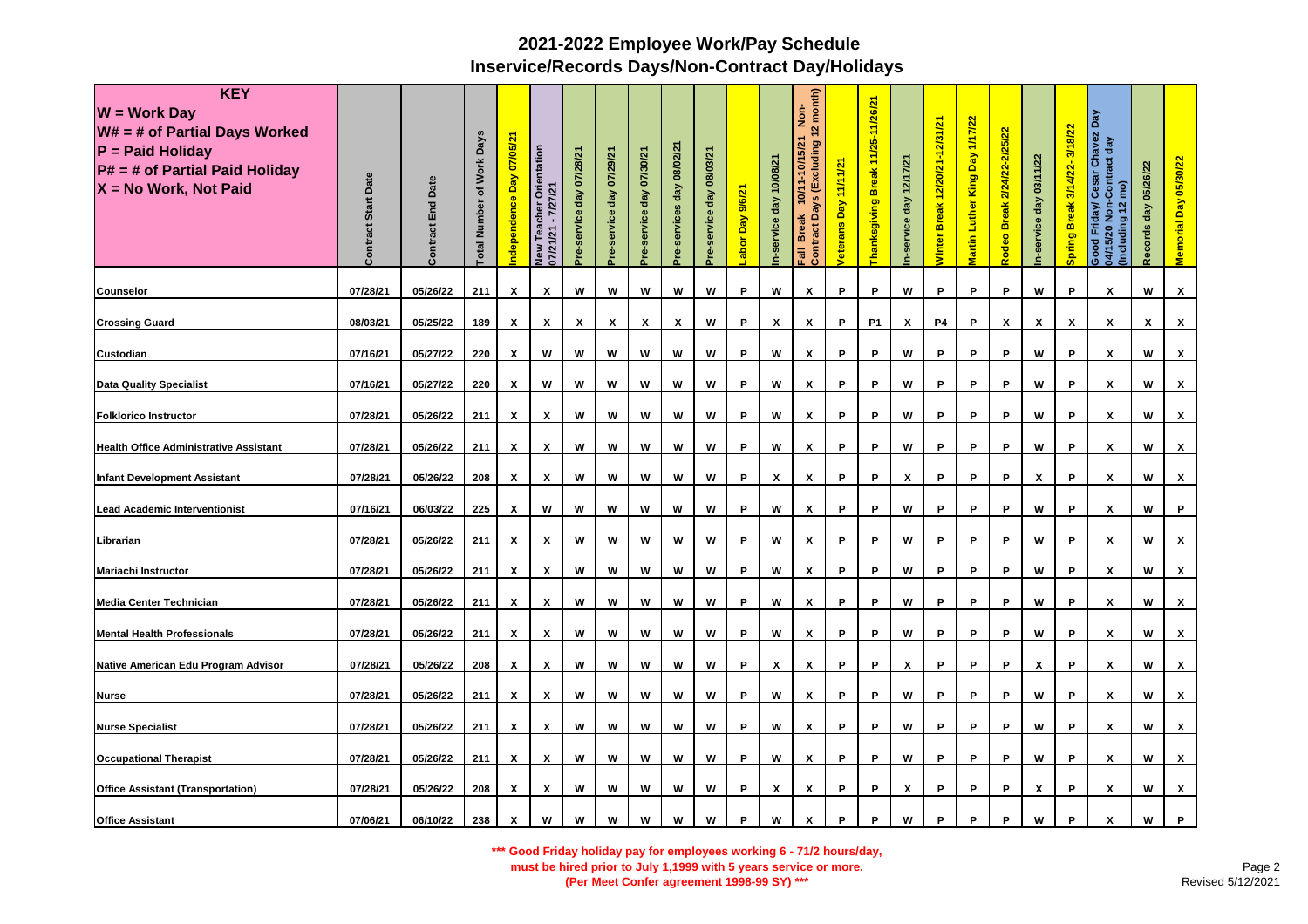| <b>KEY</b><br>$W = Work Day$<br>$W# = #$ of Partial Days Worked<br>$P =$ Paid Holiday<br>P# = # of Partial Paid Holiday<br>X = No Work, Not Paid | Date<br>Start<br>Contract | <b>Contract End Date</b> | otal Number of Work Days | 07/05/21<br>ndependence Day | Orientation<br>7/27/21<br>Teacher<br>$\blacksquare$<br>1/21<br>07/21<br><b>Vew</b> | re-service day 07/28/21 | Pre-service day 07/29/21 | re-service day 07/30/21 | Pre-services day 08/02/21 | 08/03/21<br>day<br>service | abor Day 9/6/21 | day 10/08/21<br>service | Days (Excluding 12 month)<br><u>ş</u><br>10/11-10/15/21<br><b>Break</b><br><b>Contract</b><br>lle <sub>3</sub> | Day 11/11/21<br><b>/eterans</b> | Thanksgiving Break 11/25-11/26/21 | service day 12/17/21 | <b>Ninter Break 12/20/21-12/31/21</b> | Martin Luther King Day 1/17/22 | <b>Break 2/24/22-2/25/22</b><br>Rodeo <sup>l</sup> | n-service day 03/11/22 | Spring Break 3/14/22-3/18/22 | <b>Chavez Day</b><br>act day<br>Cesar Chi<br>-Contract<br>$\widehat{\mathsf{P}}$<br>Friday/<br>$\ddot{ }$<br>$\frac{5}{2}$<br>Including<br>$\overline{20}$<br>Good<br>$\mathbb{F}$ | day 05/26/22<br>ecords | Memorial Day 05/30/22 |
|--------------------------------------------------------------------------------------------------------------------------------------------------|---------------------------|--------------------------|--------------------------|-----------------------------|------------------------------------------------------------------------------------|-------------------------|--------------------------|-------------------------|---------------------------|----------------------------|-----------------|-------------------------|----------------------------------------------------------------------------------------------------------------|---------------------------------|-----------------------------------|----------------------|---------------------------------------|--------------------------------|----------------------------------------------------|------------------------|------------------------------|------------------------------------------------------------------------------------------------------------------------------------------------------------------------------------|------------------------|-----------------------|
| Office Manager- Elementary/Middle                                                                                                                | 07/06/21                  | 06/10/22                 | 238                      | X                           | W                                                                                  | W                       | W                        | W                       | W                         | W                          | P               | W                       | X                                                                                                              | P                               | P                                 | W                    | P                                     | P                              | P                                                  | W                      | P                            | X                                                                                                                                                                                  | W                      | P                     |
| Parapro / Intervention / SPED / TSW                                                                                                              | 08/03/21                  | 05/25/22                 | 189                      | X                           | X                                                                                  | х                       | X                        | X                       | X                         | W                          | P               | $\pmb{\chi}$            | X                                                                                                              | P                               | P <sub>1</sub>                    | Х                    | P4                                    | P                              | X                                                  | X                      | $\pmb{\chi}$                 | X                                                                                                                                                                                  | X                      | X                     |
| <b>Parent Student Advocate</b>                                                                                                                   | 07/28/21                  | 05/26/22                 | 211                      | X                           | X                                                                                  | W                       | W                        | W                       | W                         | W                          | P               | w                       | X                                                                                                              | P                               | P                                 | W                    | P                                     | P                              | P                                                  | W                      | P                            | X                                                                                                                                                                                  | W                      | x                     |
| <b>Physical Therapist</b>                                                                                                                        | 07/28/21                  | 05/26/22                 | 211                      | X                           | X                                                                                  | W                       | w                        | W                       | W                         | W                          | P               | w                       | $\boldsymbol{x}$                                                                                               | P                               | P                                 | W                    | P                                     | P                              | P                                                  | w                      | P                            | X                                                                                                                                                                                  | W                      | X                     |
| <b>Preschool Care Center Supervisor</b>                                                                                                          | 07/28/21                  | 05/26/22                 | 208                      | X                           | X                                                                                  | W                       | w                        | W                       | W                         | W                          | P               | $\mathsf{x}$            | X                                                                                                              | P                               | P                                 | X                    | P                                     | P                              | P                                                  | X                      | P                            | X                                                                                                                                                                                  | w                      | <b>X</b>              |
| Principal (Elem., MS)                                                                                                                            | 07/06/21                  | 06/03/22                 | 238                      | X                           | W                                                                                  | W                       | w                        | W                       | W                         | W                          | P               | W                       | $\pmb{\chi}$                                                                                                   | P                               | P                                 | W                    | P                                     | P                              | P                                                  | w                      | $\mathsf P$                  | х                                                                                                                                                                                  | W                      | P                     |
| <b>Program Specialist - TAPP</b>                                                                                                                 | 07/28/21                  | 05/26/22                 | 211                      | X                           | X                                                                                  | W                       | W                        | W                       | W                         | W                          | P               | w                       | X                                                                                                              | P                               | P                                 | W                    | P                                     | P                              | P                                                  | W                      | P                            | X                                                                                                                                                                                  | w                      | x                     |
| School Bus Driver/School Van Driver                                                                                                              | 08/02/21                  | 05/26/22                 | 208                      | X                           | X                                                                                  | X                       | X                        | $\boldsymbol{x}$        | W                         | W                          | P               | w                       | X                                                                                                              | P                               | P                                 | W                    | P                                     | P                              | P                                                  | w                      | P                            | X                                                                                                                                                                                  | W                      | x                     |
| <b>School Bus Monitor</b>                                                                                                                        | 08/03/21                  | 05/25/22                 | 189                      | X                           | X                                                                                  | X                       | $\pmb{\mathsf{x}}$       | X                       | X                         | W                          | P               | $\pmb{\mathsf{x}}$      | X                                                                                                              | P                               | <b>P1</b>                         | X                    | P4                                    | P                              | X                                                  | X                      | X                            | X                                                                                                                                                                                  | X                      | x                     |
| <b>School Psychologist</b>                                                                                                                       | 07/28/21                  | 05/26/22                 | 211                      | x                           | X                                                                                  | W                       | w                        | W                       | W                         | W                          | P               | w                       | X                                                                                                              | P                               | P                                 | W                    | P                                     | P                              | P                                                  | w                      | P                            | X                                                                                                                                                                                  | W                      | X                     |
| <b>School Psychologist - Childfind</b>                                                                                                           | 07/16/21                  | 06/03/22                 | 225                      | х                           | W                                                                                  | W                       | W                        | W                       | W                         | W                          | P               | w                       | х                                                                                                              | P                               | P                                 | W                    | P                                     | P                              | P                                                  | w                      | P                            | Х                                                                                                                                                                                  | W                      | P                     |
| <b>School to Work Coordinator</b>                                                                                                                | 07/28/21                  | 05/26/22                 | 211                      | X                           | X                                                                                  | W                       | W                        | W                       | W                         | W                          | P               | w                       | X                                                                                                              | P                               | P                                 | W                    | P                                     | P                              | P                                                  | W                      | P                            | X                                                                                                                                                                                  | W                      | X                     |
| <b>Social Worker</b>                                                                                                                             | 07/28/21                  | 05/26/22                 | 211                      | X                           | X                                                                                  | W                       | w                        | W                       | W                         | W                          | P               | W                       | X                                                                                                              | P                               | P                                 | W                    | P                                     | P                              | P                                                  | w                      | P                            | х                                                                                                                                                                                  | W                      | x                     |
| <b>SPED Personal Care Assistant</b>                                                                                                              | 08/03/21                  | 05/25/22                 | 189                      | X                           | X                                                                                  | X                       | X                        | X                       | X                         | W                          | P               | $\pmb{\mathsf{x}}$      | X                                                                                                              | P                               | <b>P1</b>                         | X                    | P4                                    | P                              | X                                                  | X                      | $\mathbf{x}$                 | x                                                                                                                                                                                  | X                      | <b>X</b>              |
| <b>Teacher (New)</b>                                                                                                                             | 07/21/21                  | 05/26/22                 | 216                      | $\boldsymbol{\mathsf{x}}$   | W                                                                                  | W                       | w                        | W                       | W                         | W                          | P               | W                       | X                                                                                                              | P                               | P                                 | W                    | P                                     | P                              | P                                                  | w                      | P                            | X                                                                                                                                                                                  | W                      | <b>X</b>              |
| <b>Teacher-Long Term/Permanent Substitute</b>                                                                                                    | 07/28/21                  | 05/26/22                 | 211                      | X                           | X                                                                                  | W                       | w                        | W                       | w                         | W                          | P               | W                       | X                                                                                                              | P                               | P                                 | W                    | P                                     | P                              | P                                                  | W                      | P                            | X                                                                                                                                                                                  | W                      | x                     |
| <b>Teacher</b>                                                                                                                                   | 07/28/21                  | 05/26/22                 | 211                      | $\boldsymbol{\mathsf{x}}$   | X                                                                                  | W                       | W                        | W                       | W                         | W                          | P               | w                       | X                                                                                                              | P                               | P                                 | W                    | P                                     | P                              | P                                                  | w                      | P                            | X                                                                                                                                                                                  | W                      | <b>X</b>              |
| <b>Teacher Coaches</b>                                                                                                                           | 07/22/21                  | 05/27/22                 | 216                      | X                           | W                                                                                  | W                       | W                        | W                       | W                         | W                          | P               | W                       | X                                                                                                              | P                               | P                                 | W                    | P                                     | P                              | P                                                  | W                      | P                            | X                                                                                                                                                                                  | W                      | X                     |

**\*\*\* Good Friday holiday pay for employees working 6 - 71/2 hours/day,** 

**must be hired prior to July 1,1999 with 5 years service or more.** 

**(Per Meet Confer agreement 1998-99 SY) \*\*\***